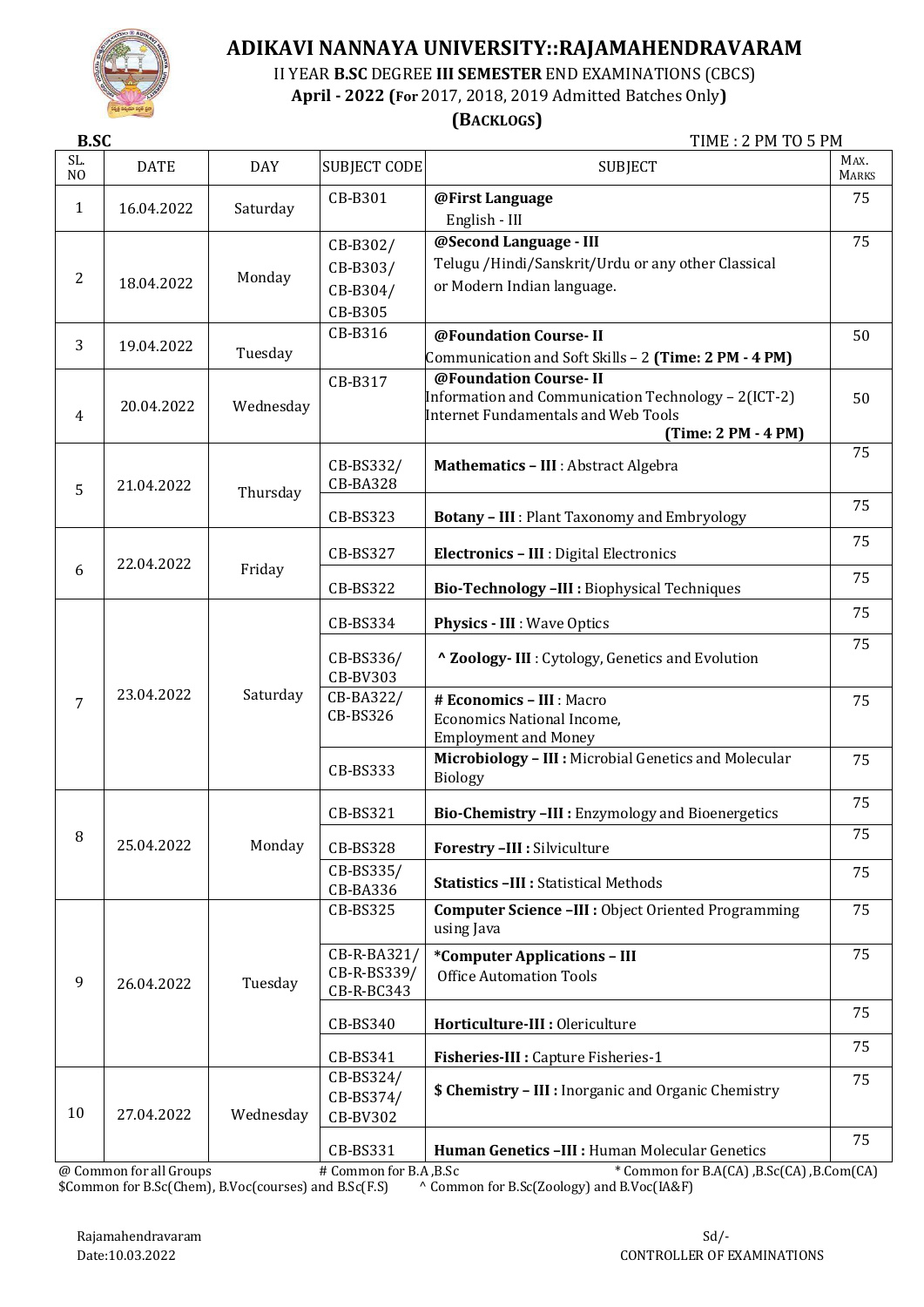

II YEAR **B.SC(FOOD TECHNOLOGY)** DEGREE **III SEMESTER** END EXAMINATIONS (CBCS)

**April - 2022 (For** 2017, 2018, 2019 Admitted Batches Only**)**

### **(BACKLOGS)**

**B.SC(FOOD TECHNOLOGY)** TIME : 2 PM TO 5 PM SL. NO DATE | DAY | SUBJECT CODE SUBJECT MAX. **MARKS** 1 16.04.2022 Saturday CB-B301 **@First Language** English - III 75 2 18.04.2022 Monday CB-B302/ CB-B303/ CB-B304/ CB-B305 **@Second Language - III** Telugu /Hindi/Sanskrit/Urdu or any other Classical or Modern Indian language. 75 3 19.04.2022 Tuesday CB-B316 **@Foundation Course- II** Communication and Soft Skills – 2 **(Time: 2 PM - 4 PM)** 50 4 20.04.2022 | Wednesday | CB-B317 **@Foundation Course- II** Information and Communication Technology – 2(ICT-2) Internet Fundamentals and Web Tools **(Time: 2 PM - 4 PM)** 50  $\begin{array}{c|c|c|c|c} 5 & 22.04.2022 & \text{Fridav} \end{array}$  CB-BS386 Processing and Preservation of Foods – I 75  $\begin{array}{|c|c|c|c|c|c|c|c|} \hline 6 & 25.04.2022 & \text{Monday} & \text{CB-BS387} & \text{Unit Operations In Food Processing - I} \ \hline \end{array}$ 75 7 27.04.2022 Wednesday  $\Big|$  CB-BS388 Food Safety and Microbial Standards – I 75

@ Common for all groups



### II YEAR **B.SC(ANIMATION)** DEGREE **III SEMESTER** END EXAMINATIONS (CBCS)  **April - 2022 (For** 2017, 2018, 2019 Admitted Batches Only**) (Backlogs)**

#### **B.SC(ANIMATION)** TIME : 2 PM TO 5 PM

| SL.<br>N <sub>O</sub> | <b>DATE</b> | <b>DAY</b> | <b>SUBJECT</b><br>CODE | <b>SUBJECT</b>                                                                      | MAX.<br><b>MARKS</b> |
|-----------------------|-------------|------------|------------------------|-------------------------------------------------------------------------------------|----------------------|
| 1                     | 16.04.2022  | Saturday   | CB-B301                | @First Language<br>English - III                                                    | 75                   |
| 2                     | 19.04.2022  | Tuesday    | CB-B316                | @Foundation Course-II<br>Communication and Soft Skills - 2<br>$(Time: 2 PM - 4 PM)$ | 50                   |
| 3                     | 20.04.2022  | Wednesday  | CB-R-BS391             | Introduction to 3D-1                                                                | 50                   |
| $\overline{4}$        | 22.04.2022  | Friday     | CB-R-BS392             | <b>Story Board</b>                                                                  | 50                   |
| 5                     | 25.04.2022  | Monday     | CB-R-BS393             | Anatomy Study and Character Designing                                               | 50                   |
| 6                     | 27.04.2022  | Wednesday  | CB-R-BS394             | Principles of Animation and 2D                                                      | 50                   |

@ Common for all groups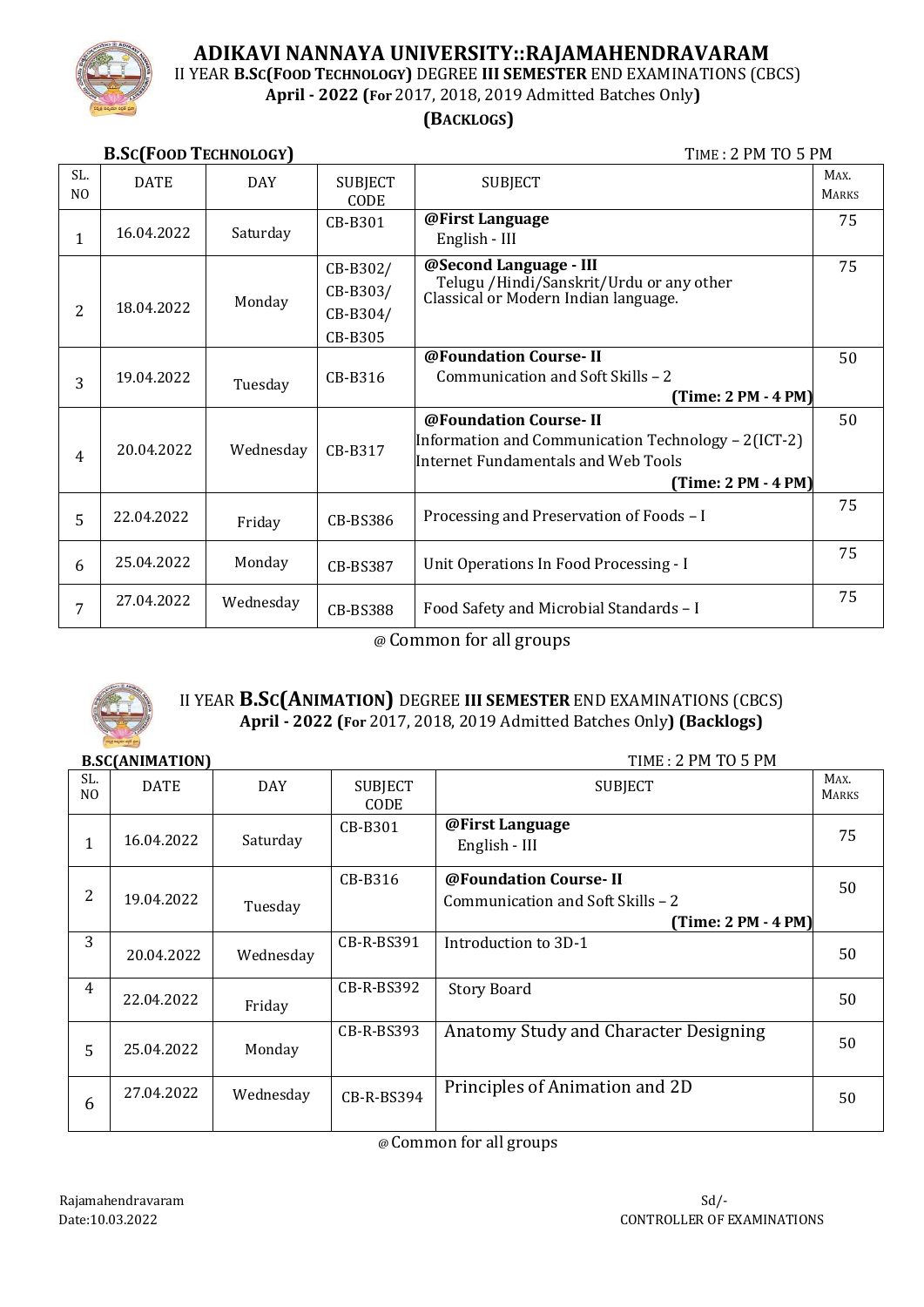

II YEAR **B.SC(FORENSIC SCIENCE)** DEGREE **III SEMESTER** END EXAMINATIONS (CBCS)

**April - 2022 (For** 2017, 2018, 2019 Admitted Batches Only**)**

# **(BACKLOGS)**

| <b>B.SC(FORENSIC SCIENCE)</b> |
|-------------------------------|
|-------------------------------|

**B.SC(FORENSIC SCIENCE)** TIME : 2 PM TO 5 PM

| <b>BIBONE ORDINAL DOILINGS</b> |             |            |                                           |                                                                                                                                            |                      |
|--------------------------------|-------------|------------|-------------------------------------------|--------------------------------------------------------------------------------------------------------------------------------------------|----------------------|
| SL.<br>N <sub>O</sub>          | <b>DATE</b> | <b>DAY</b> | <b>SUBJECT</b><br>CODE                    | <b>SUBJECT</b>                                                                                                                             | MAX.<br><b>MARKS</b> |
| 1                              | 16.04.2022  | Saturday   | CB-B301                                   | @First Language<br>English - III                                                                                                           | 75                   |
| 2                              | 19.04.2022  | Tuesday    | CB-B316                                   | @Foundation Course-II<br>Communication and Soft Skills - 2<br>$(Time: 2 PM - 4 PM)$                                                        | 50                   |
| 3                              | 20.04.2022  | Wednesday  | CB-B317                                   | @Foundation Course-II<br>Information and Communication Technology -<br>2(ICT-2) Internet Fundamentals and Web Tools<br>(Time: 2 PM - 4 PM) | 50                   |
| 4                              | 22.04.2022  | Friday     | CB-BS371                                  | <b>Forensic Documents Examination</b>                                                                                                      | 75                   |
| 5                              | 25.04.2022  | Monday     | <b>CB-BS372</b>                           | Fingerprints, Impressions and Biometrics                                                                                                   | 75                   |
| 6                              | 26.04.2022  | Tuesday    | CB-BS373                                  | <b>Cyber Security</b>                                                                                                                      | 75                   |
| 7                              | 27.04.2022  | Wednesday  | CB-BS374/<br>CB-BS324/<br><b>CB-BV302</b> | \$ Inorganic Chemistry and Organic Chemistry-3                                                                                             | 75                   |

@ Common for all Groups \$Common for B.Sc(Chem), B.Voc(courses) and B.Sc(F.S)

Rajamahendravaram Sd/-Date:10.03.2022 CONTROLLER OF EXAMINATIONS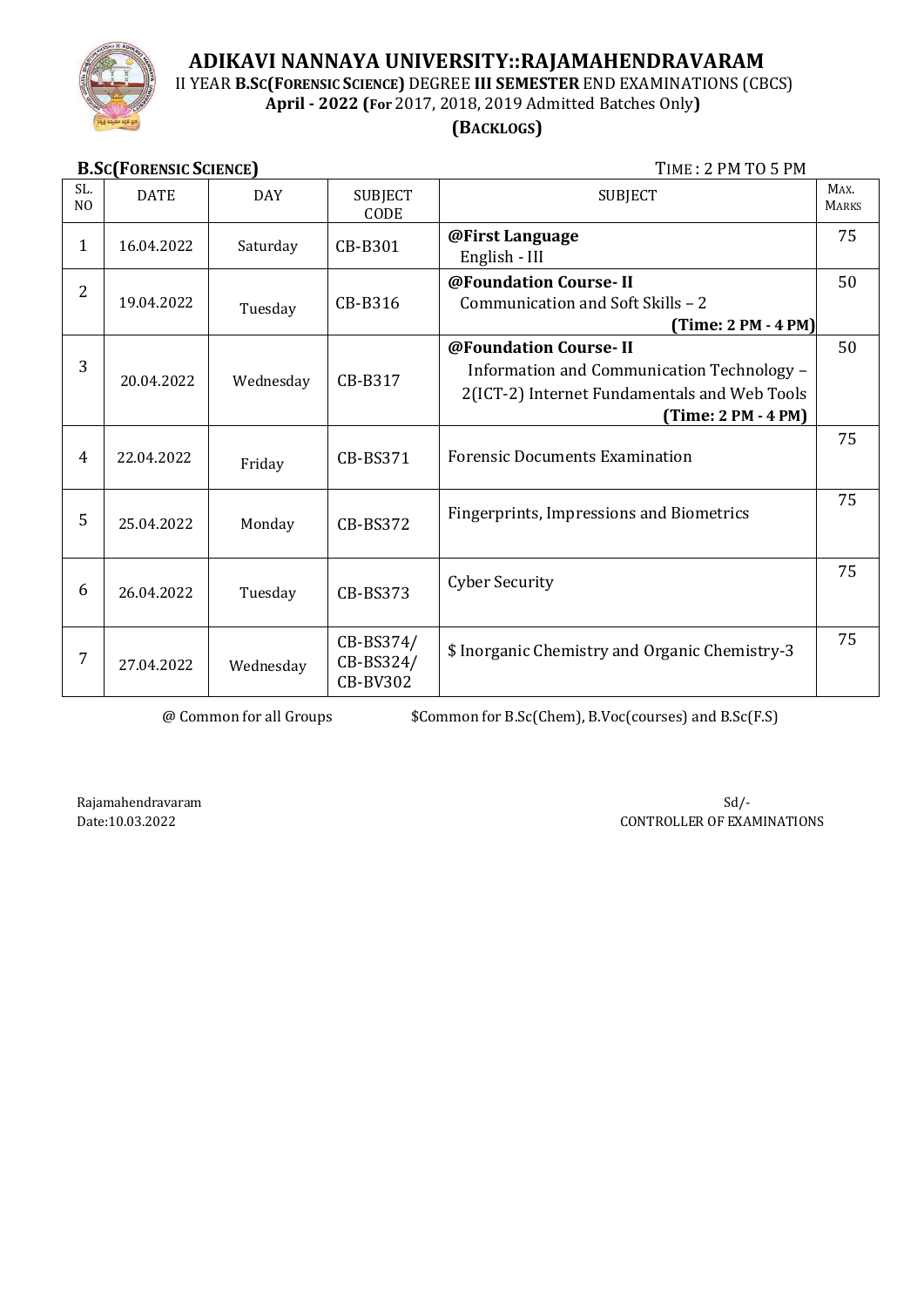

 **B.Voc (Bachelor of Vocation) Course III Semester Examinations (CBCS) April - 2022 (For** 2017, 2018, 2019 Admitted Batches Only**)**

 **(BACKLOGS)**

| <b>B.Voc</b>         |             |           |                                                                                                          |                                                                                                          | Time: 2 PM TO 5 PM                                                                                       |                                                                                                       |                            |
|----------------------|-------------|-----------|----------------------------------------------------------------------------------------------------------|----------------------------------------------------------------------------------------------------------|----------------------------------------------------------------------------------------------------------|-------------------------------------------------------------------------------------------------------|----------------------------|
|                      |             |           | <b>HORTICULTURE</b>                                                                                      | <b>AGRICULTURE</b>                                                                                       | <b>FOOD</b><br><b>TECHNOLOGY</b>                                                                         | <b>INDUSTRIAL</b><br><b>AQUACULTURE</b><br><b>AND FISHERIES</b>                                       |                            |
| S.<br>N <sub>o</sub> | <b>Date</b> | Day       | Name of the<br>Subject                                                                                   | Name of the<br><b>Subject</b>                                                                            | Name of the<br><b>Subject</b>                                                                            | Name of the<br>Subject                                                                                | <b>Max</b><br><b>Marks</b> |
| 1                    | 16.04.2022  | Saturday  | English<br>Communication<br>Skills - III<br>$(CB-BV301)$                                                 | English<br>Communication<br>Skills - III<br>$(CB-BV301)$                                                 | English<br>Communication<br>Skills - III<br>$(CB-BV301)$                                                 | English<br>Communication<br>Skills - III<br>$(CB-BV301)$                                              | 75                         |
| $\overline{2}$       | 20.04.2022  | Wednesday | @ ICT-2 Internet<br>Fundamentals and<br>Web Tools<br>(Max Marks: 50)<br>$(Time: 2PM-4PM)$<br>$(CB-B317)$ | @ ICT-2 Internet<br>Fundamentals and<br>Web Tools<br>(Max Marks: 50)<br>$(Time: 2PM-4PM)$<br>$(CB-B317)$ | @ ICT-2 Internet<br>Fundamentals<br>and Web Tools<br>(Max Marks: 50)<br>$(Time: 2PM-4PM)$<br>$(CB-B317)$ | Inland and<br>Marine Fisheries<br>$(CB-BV304)$                                                        | 75                         |
| 3                    | 22.04.2022  | Friday    | Production<br>Technology of<br>Fruits and<br>Flowers<br>$(CB-BV324)$                                     | Agronomy of Field<br>Crops<br>$(CB-BV344)$                                                               | Food Chemistry<br>of Macro<br>Nutrients<br>$(CB-BV386)$                                                  | Aquaculture<br>Nutrition<br>$(CB-BV305)$                                                              | 75                         |
| $\overline{4}$       | 23.04.2022  | Saturday  | Fungicides and<br><b>Plant Disease</b><br>Management<br>$(CB-BV325)$                                     | Pests of Field<br>Crops and their<br>Management<br>$(CB-BV345)$                                          | Fermentation and<br>Industrial<br>Microbiology<br>$(CB-BV387)$                                           | " Zoology - III<br>Cytology,<br>Genetics and<br>Evolution<br>$(CB-BV303/$<br>CB-BS336)                | 75                         |
| 5                    | 25.04.2022  | Monday    | Introduction to<br>Soil Science<br>$(CB-BV326)$                                                          | Manures,<br>Fertilizers and<br>Soil Fertility<br>Management<br>$(CB-BV346)$                              | <b>Food Additives</b><br>$(CB-BV388)$                                                                    | <b>Larval Nutrition</b><br>and Culture of<br><b>Fish Food</b><br>Organisms<br>$(CB-BV306)$            | 75                         |
| 6                    | 27.04.2022  | Wednesday | \$ Chemistry - III<br>Inorganic and<br>Organic<br>Chemistry<br>$(CB-BV302/$<br>CB-BS324/<br>CB-BS374)    | \$ Chemistry - III<br>Inorganic and<br>Organic<br>Chemistry<br>$(CB-BV302/$<br>CB-BS324/<br>CB-BS374)    | \$ Chemistry - III<br>Inorganic and<br>Organic<br>Chemistry<br>$(CB-BV302/$<br>CB-BS324/<br>CB-BS374)    | \$ Chemistry - III<br>Inorganic and<br>Organic<br>Chemistry<br>$(CB-BV302/$<br>CB-BS324/<br>CB-BS374) | 75                         |

@ Common for all Groups \$Common for B.Sc, B.Voc and B.Sc(F.S) **^** Common for B.Sc(Zoology) and B.Voc(IA&F)

Rajamahendravaram Sd/-

Date:10.03.2022 CONTROLLER OF EXAMINATIONS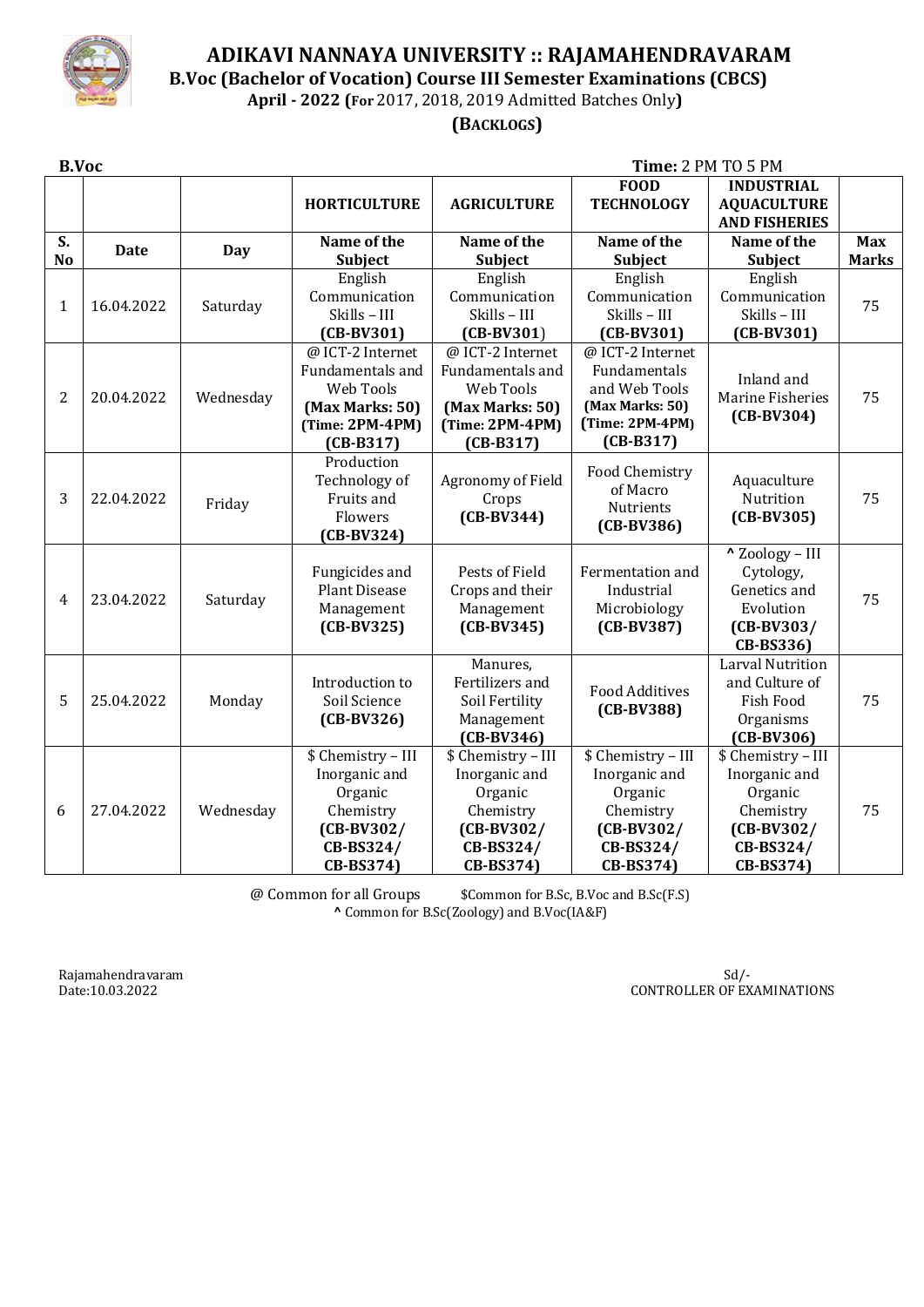

II YEAR **B.COM(GENERAL)** DEGREE **III SEMESTER** END EXAMINATIONS (CBCS)

**April - 2022 (For** 2017, 2018, 2019 Admitted Batches Only**)**

### **(BACKLOGS)**

**B.COM(GEN)** TIME : 2 PM TO 5 PM SL. SL. DATE DAY SUBJECT CODE SUBJECT MAX. **MARKS** 1 16.04.2022 Saturday CB-B301 **@First Language** English - III 75 2 18.04.2022 Monday CB-B302/ CB-B303/ CB-B304/ CB-B305 **@Second Language - III** Telugu /Hindi/Sanskrit/Urdu or any other Classical or Modern Indian language. 75 3 19.04.2022 Tuesday CB-B316 **@Foundation Course- II** Communication and Soft Skills – 2 **(Time: 2 PM - 4 PM)** 50 4 20.04.2022 Wednesday CB-B317 **@Foundation Course- II** Information and Communication Technology – 2(ICT-2) Internet Fundamentals and Web Tools **(Time: 2 PM - 4 PM)** 50 5 22.04.2022 | Friday CB-BC321/ CB-BC341 Ѱ Corporate Accounting 75  $\begin{array}{|c|c|c|c|c|c|} \hline 6 & 25.04.2022 & \text{Monday} & CB-BC323 & Banking Theory and Practice & 75.58 \hline \end{array}$ 7 27.04.2022 | Wednesday | CB-BC322/ CB-BC342  $\Psi$  Business Statistics  $\begin{array}{|c|c|c|c|c|c|c|c|c|} \hline & & & & & 75 \ \hline \end{array}$ 

@ Common for All Groups Ѱ Common for B.Com (Gen & CA)



SL.  $N<sub>0</sub>$  II YEAR **B.COM(CA)** DEGREE **III SEMESTER** END EXAMINATIONS (CBCS)

**April - 2022 (For** 2017, 2018, 2019 Admitted Batches Only**)**

 **(BACKLOGS)**

DATE | DAY | SUBJECT

**B.COM(CA)** TIME : 2 PM TO 5 PM SUBJECT MAX. **MARKS** 

| IV. |            |           | CODE                                        |                                                                                                                                             | <b>PLARAS</b> |
|-----|------------|-----------|---------------------------------------------|---------------------------------------------------------------------------------------------------------------------------------------------|---------------|
| 1   | 16.04.2022 | Saturday  | CB-B301                                     | @First Language<br>English - III                                                                                                            | 75            |
| 2   | 18.04.2022 | Monday    | CB-B302/<br>CB-B303/<br>CB-B304/<br>CB-B305 | @Second Language - III<br>Telugu / Hindi/Sanskrit/Urdu or any other<br>Classical or Modern Indian language.                                 | 75            |
| 3   | 19.04.2022 | Tuesday   | CB-B316                                     | @Foundation Course-II<br>Communication and Soft Skills - 2<br>(Time: 2 PM - 4 PM)                                                           | 50            |
| 4   | 20.04.2022 | Wednesday | CB-B317                                     | @Foundation Course-II<br>Information and Communication Technology - 2<br>(ICT-2) Internet Fundamentals and Web Tools<br>(Time: 2 PM - 4 PM) | 50            |
| 5   | 22.04.2022 | Friday    | CB-BC321/<br>CB-BC341                       | Ψ Corporate Accounting                                                                                                                      | 75            |
| 6   | 26.04.2022 | Tuesday   | CB-R-BA321/<br>CB-R-BS339/<br>CB-R-BC343    | *Computer Applications - III<br><b>Office Automation Tools</b>                                                                              | 75            |
| 7   | 27.04.2022 | Wednesday | CB-BC322/<br>CB-BC342                       | <b><i>W</i></b> Business Statistics                                                                                                         | 75            |

@ Common for all Groups Ѱ Common for B.Com (Gen & CA) \* Common for BA, B.Sc(CA),B.Com(CA)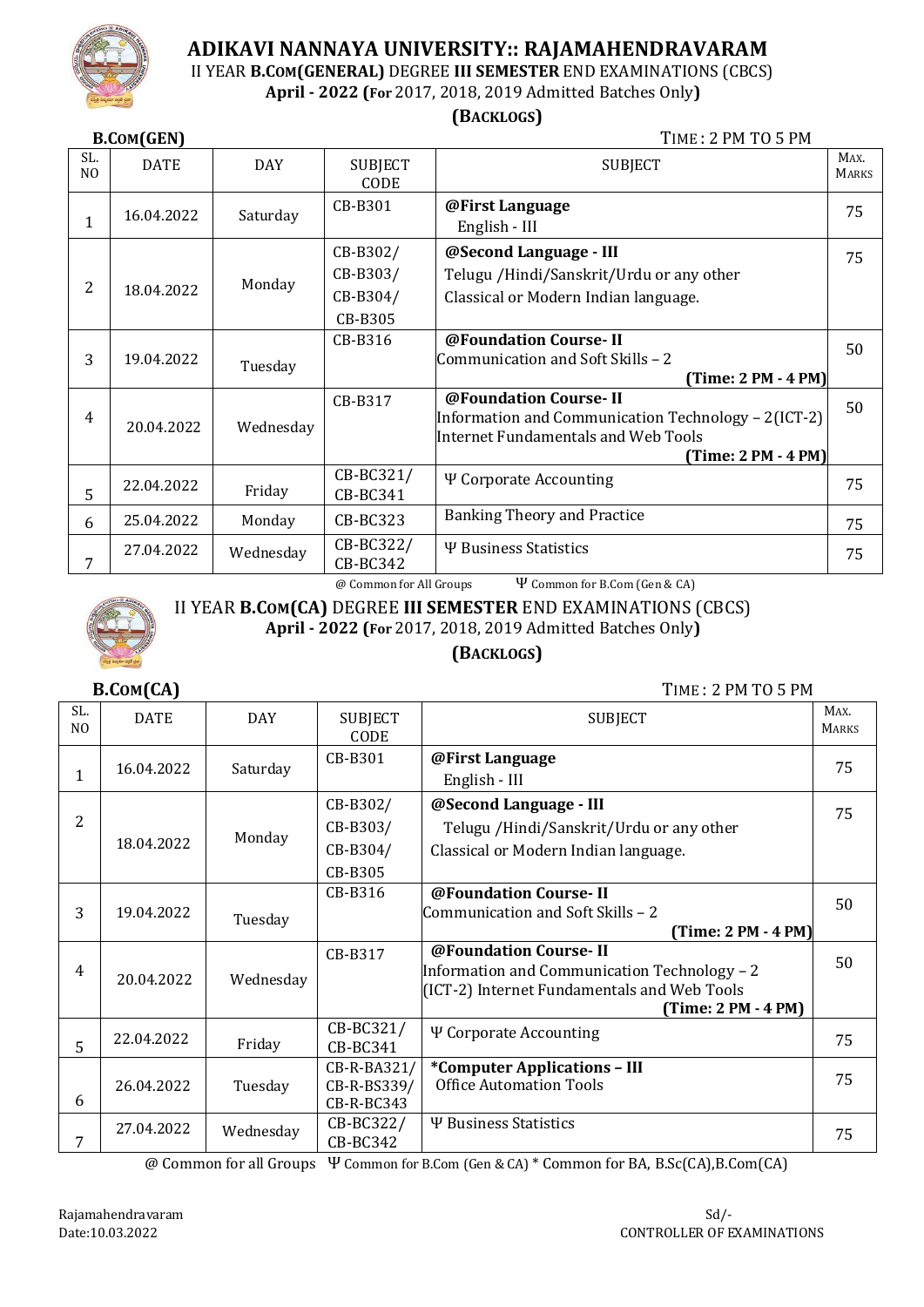

II YEAR **B.A** DEGREE **III SEMESTER** END EXAMINATIONS (CBCS)

**April - 2022 (For** 2017, 2018, 2019 Admitted Batches Only**)**

## **(BACKLOGS)**

**B.A** TIME : 2 PM TO 5 PM

| SL.<br>N <sub>O</sub> | <b>DATE</b> | <b>DAY</b> | <b>SUBJECT</b><br>CODE | <b>SUBJECT</b>                                                                                                           | MAX.<br><b>MARKS</b> |
|-----------------------|-------------|------------|------------------------|--------------------------------------------------------------------------------------------------------------------------|----------------------|
| 1                     | 16.04.2022  | Saturday   | CB-B301                | @First Language                                                                                                          | 75                   |
|                       |             |            |                        | English - III                                                                                                            |                      |
|                       |             |            | CB-B302/               | @Second Language - III                                                                                                   | 75                   |
| 2                     | 18.04.2022  | Monday     | CB-B303/<br>CB-B304/   | Telugu / Hindi/Sanskrit/Urdu or any other                                                                                |                      |
|                       |             |            | CB-B305                | Classical or Modern Indian language.                                                                                     |                      |
|                       | 19.04.2022  |            | CB-B316                | @Foundation Course-II                                                                                                    | 50                   |
| 3                     |             | Tuesday    |                        | Communication and Soft Skills - 2 (Time: 2 PM - 4 PM)                                                                    |                      |
|                       |             |            | CB-B317                | @Foundation Course-II                                                                                                    | 50                   |
| $\overline{4}$        | 20.04.2022  | Wednesday  |                        | Information and Communication Technology - 2(ICT-2)                                                                      |                      |
|                       |             |            |                        | Internet Fundamentals and Web Tools (Time: 2 PM - 4 PM)                                                                  |                      |
|                       |             |            | <b>CB-BA326</b>        | History - III : Late Medieval and Colonial History of India<br>(1526 To 1857 A.D.) (History and Culture of India (1526 - | 75                   |
|                       |             |            |                        | 1857)                                                                                                                    |                      |
| 5                     | 21.04.2022  | Thursday   | CB-BA332               | Psychology - III : Social Psychology - I                                                                                 | 75                   |
|                       |             |            |                        |                                                                                                                          | 75                   |
|                       |             |            | CB-BA371               | <b>B.A. Philosophy: Eastern Philosophy-III</b>                                                                           |                      |
|                       |             |            | CB-BA333               | Public Administration - III : Indian Administration                                                                      | 75                   |
|                       | 22.04.2022  | Friday     | CB-BA323               | <b>Special English - III</b>                                                                                             | 75                   |
| 6                     |             |            |                        | An Introduction to English Language and Literature-III                                                                   |                      |
|                       |             |            | CB-BA372               | B.A. Philosophy: Western Philosophy-III                                                                                  | 75                   |
|                       |             |            | CB-BA322/              | # Economics - III                                                                                                        | 75                   |
|                       |             |            | CB-BS326               | Macro Economics - National Income, Employment and                                                                        |                      |
|                       |             |            |                        | Money                                                                                                                    |                      |
|                       |             |            | CB-BA339               | Local Self Government- III : Urban Local Government in                                                                   | 75                   |
| 7                     | 23.04.2022  | Saturday   |                        | India                                                                                                                    |                      |
|                       |             |            | <b>CB-BA373</b>        | B.A. Philosophy: Logic and Theory of Knowledge                                                                           | 75                   |
|                       |             |            |                        |                                                                                                                          | 75                   |
|                       |             |            | <b>CB-BA335</b>        | Sociology - III : Selected Sociological Theories                                                                         |                      |
|                       |             |            | CB-BA324/<br>CB-BS329  | Geography - III : Physical Geography-II                                                                                  | 75                   |
|                       | 25.04.2022  | Monday     | CB-BA325               | Human Resource Management - III                                                                                          | 75                   |
| 8                     |             |            |                        | Human Resource Management                                                                                                |                      |
|                       |             |            | CB-BA337               | Special Telugu -III : Special Telugu                                                                                     | 75                   |
|                       |             |            | CB-BA334               | Social Work - III : Social Work Methods                                                                                  | 75                   |
|                       |             |            | CB-R-BA321/            | *Computer Applications - III                                                                                             | 75                   |
|                       |             |            | CB-R-BS339/            | <b>Office Automation Tools</b>                                                                                           |                      |
| 9                     | 26.04.2022  | Tuesday    | CB-R-BC343             |                                                                                                                          |                      |
|                       |             |            | CB-R-BA327             | <b>Journalism and Mass Communication - III</b><br>Reporting and Writing for Print Media                                  | 75                   |
|                       |             |            |                        |                                                                                                                          |                      |
|                       |             |            | CB-BA331               | Political Science (Politics) - III : Indian Constitution                                                                 | 75                   |
| 10                    | 27.04.2022  | Wednesday  |                        |                                                                                                                          |                      |

 $\omega$  Common for all Groups # Common for B.A, B.Sc  $*$  Common for B.A(CA), B.Sc(CA), B.Com(CA)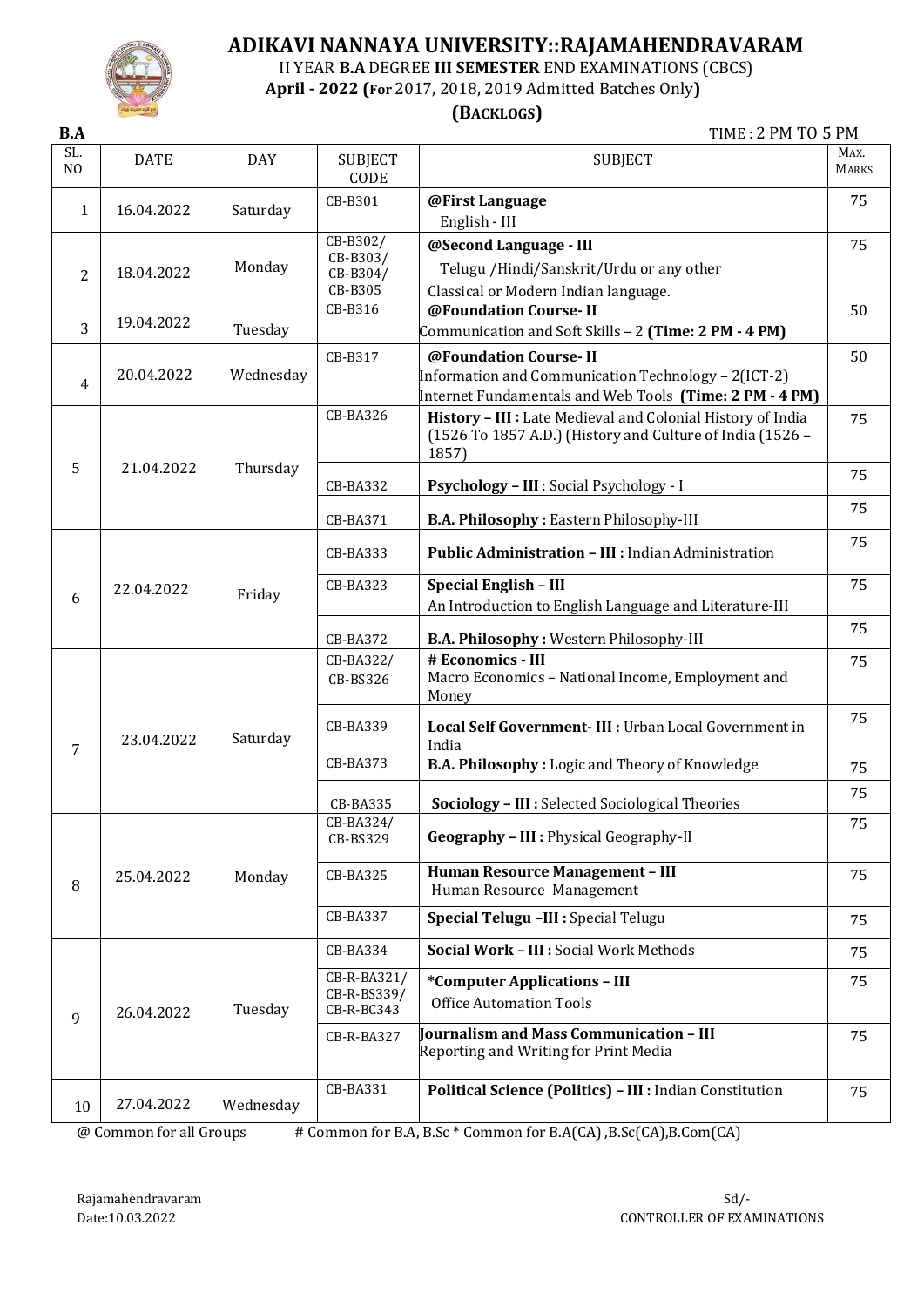

II YEAR **B.C.A** DEGREE **III SEMESTER** END EXAMINATIONS(CBCS)

 **April - 2022 (For** 2017, 2018, 2019 Admitted Batches Only**)**

#### **(BACKLOGS)**

**B.C.A** TIME : 2 PM TO 5 PM

| SL.<br>N <sub>O</sub> | <b>DATE</b> | <b>DAY</b> | <b>SUBJECT</b><br>CODE                      | <b>SUBJECT</b>                                                                                                                               | MAX.<br><b>MARKS</b> |
|-----------------------|-------------|------------|---------------------------------------------|----------------------------------------------------------------------------------------------------------------------------------------------|----------------------|
| 1                     | 16.04.2022  | Saturday   | CB-B301                                     | @First Language<br>English - III                                                                                                             | 75                   |
| 2                     | 18.04.2022  | Monday     | CB-B302/<br>CB-B303/<br>CB-B304/<br>CB-B305 | @Second Language - III<br>Telugu / Hindi/Sanskrit/Urdu or any other<br>Classical or Modern Indian language.                                  | 75                   |
| 3                     | 19.04.2022  | Tuesday    | $CB-B316$                                   | @Foundation Course-II<br>Communication and Soft Skills - 2<br>$(Time: 2 PM - 4 PM)$                                                          | 50                   |
| 4                     | 20.04.2022  | Wednesday  | CB-B317                                     | @Foundation Course-II<br>Information and Communication Technology - 2(ICT-2)<br>Internet Fundamentals and Web Tools<br>$(Time: 2 PM - 4 PM)$ | 50                   |
| 5                     | 22.04.2022  | Friday     | CB-R-BC361                                  | <b>Accounts and Financial Management</b>                                                                                                     | 75                   |
| 6                     | 25.04.2022  | Monday     | CB-R-BC362                                  | Database Management System                                                                                                                   | 75                   |
| 7                     | 27.04.2022  | Wednesday  | CB-R-BC363                                  | Object Oriented Programming using Java                                                                                                       | 75                   |



**II YEAR B.B.A & B.B.A(DM) DEGREE III SEMESTER END EXAMINATIONS (CBCS)**

**April - 2022 (For** 2017, 2018, 2019 Admitted Batches Only**)**

### **(BACKLOGS)**

| <b>B.B.A</b>          |             |            |                                             | TIME: 2 PM TO 5 PM                                                                                                                         |                      |
|-----------------------|-------------|------------|---------------------------------------------|--------------------------------------------------------------------------------------------------------------------------------------------|----------------------|
| SL.<br>N <sub>O</sub> | <b>DATE</b> | <b>DAY</b> | <b>SUBJECT</b><br>CODE                      | <b>SUBJECT</b>                                                                                                                             | MAX.<br><b>MARKS</b> |
| $\mathbf{1}$          | 16.04.2022  | Saturday   | CB-B301                                     | @First Language<br>English - III                                                                                                           | 75                   |
| 2                     | 18.04.2022  | Monday     | CB-B302/<br>CB-B303/<br>CB-B304/<br>CB-B305 | @Second Language - III<br>Telugu /Hindi/Sanskrit/Urdu or any other<br>Classical or Modern Indian language.                                 | 75                   |
| 3                     | 19.04.2022  | Tuesday    | CB-B316                                     | @Foundation Course-II<br>Communication and Soft Skills - 2<br>$(Time: 2 PM - 4 PM)$                                                        | 50                   |
| 4                     | 20.04.2022  | Wednesday  | CB-B317                                     | @Foundation Course-II<br>Information and Communication Technology -<br>2(ICT-2) Internet Fundamentals and Web Tools<br>(Time: 2 PM - 4 PM) | 50                   |
| 5                     | 22.04.2022  | Friday     | CB-BBA381                                   | % Operations Management                                                                                                                    | 75                   |
| 6                     | 25.04.2022  | Monday     | CB-BBA382                                   | (for BBA only)<br>Human Resource Management                                                                                                | 75                   |
|                       |             |            | CB-N-BBA382                                 | (for BBA(DM) only)<br><b>Affiliate Marketing</b>                                                                                           | 75                   |
| 7                     | 27.04.2022  | Wednesday  | CB-BBA383                                   | % Organizational Behavior                                                                                                                  | 75                   |

@Common for all Groups % Common for BBA & BBA(DM)